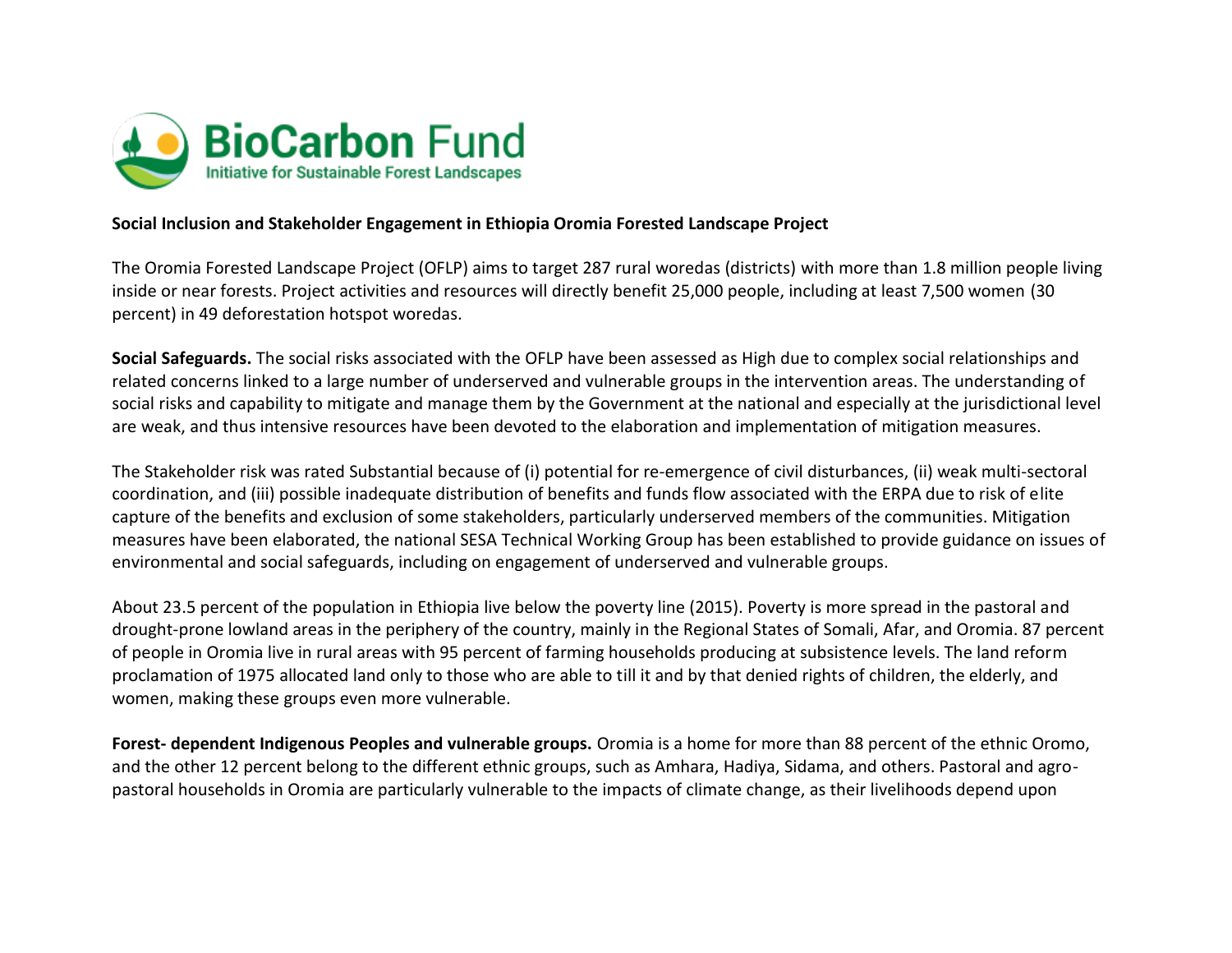livestock production and thus the quality of the land. There are three million pastoralists in Oromia in 33 pastoral and agro-pastoral woredas in the region, covering about 152,170 square km.

Elements of Indigenous Peoples Plan (IPP) are included in Social Development Plan (SDP), with measures for providing culturally appropriate economic and social benefits for vulnerable groups, engaging them in consultations conducted in culturally appropriate manners with materials and FGRM procedures translated into the Afan Oromo language (local language). Woreda/community level consultations took into consideration the social and cultural diversity of the forest communities with respect to their forest management and utilization practices. The program ensures Free, Prior and Informed Consent (FPIC) with the underserved people, which include ethnic minorities, pastoralists and other designated disadvantaged people living with disabilities or HIV/AIDS.

**Gender.** Women in Ethiopia are traditionally responsible for unpaid household labor, leaving them economically insecure and reliant on men. They are often denied equal access to economic, political, and social opportunities due to prevailing traditional patriarchal social norms. Forest incomes are vital to women, serving as a buffer during seasonal shortages and crop failure. Women often take part in exploiting "free access" resources like firewood to generate income for themselves and their children.

Proposed activities under OFLP seek to enhance women's involvement in and influence over decision-making processes that define their access to forest rights and resources and rights to assets, including land and other property. A new land certification process implemented by the Government of Ethiopia and supported by the ISFL ensures land rights are now registered in the names of both spouses of a household, guaranteeing women are able to own and manage family land and thus play a greater role in securing livelihoods. The ISFL's partnership with Nespresso has also expanded the role of women in coffee production. Nespresso, through its AAA Sustainable Quality Program, has focused on training and hiring female agronomists, giving Ethiopian women the opportunity to become deeply involved in sustainable coffee production.

Women play an important role in OFLP through forest monitoring and are compensated equitably for their engagements. The project also promotes various household energy options outside of fuelwood in an effort to improve the health of women and children and reduce the time women spend gathering wood, allowing them to pursue other livelihood opportunities. Under OFLP, women also have the opportunity to become involved in livestock and poultry production, increasing their income potential.

To enhance women's participation in consultations and other activities, The REDD+ Secretariat is conducting gender analysis to inform elaboration of Gender Mainstreaming Action Plan (GMAP). The GMAP is expected to be elaborated in FY 2020.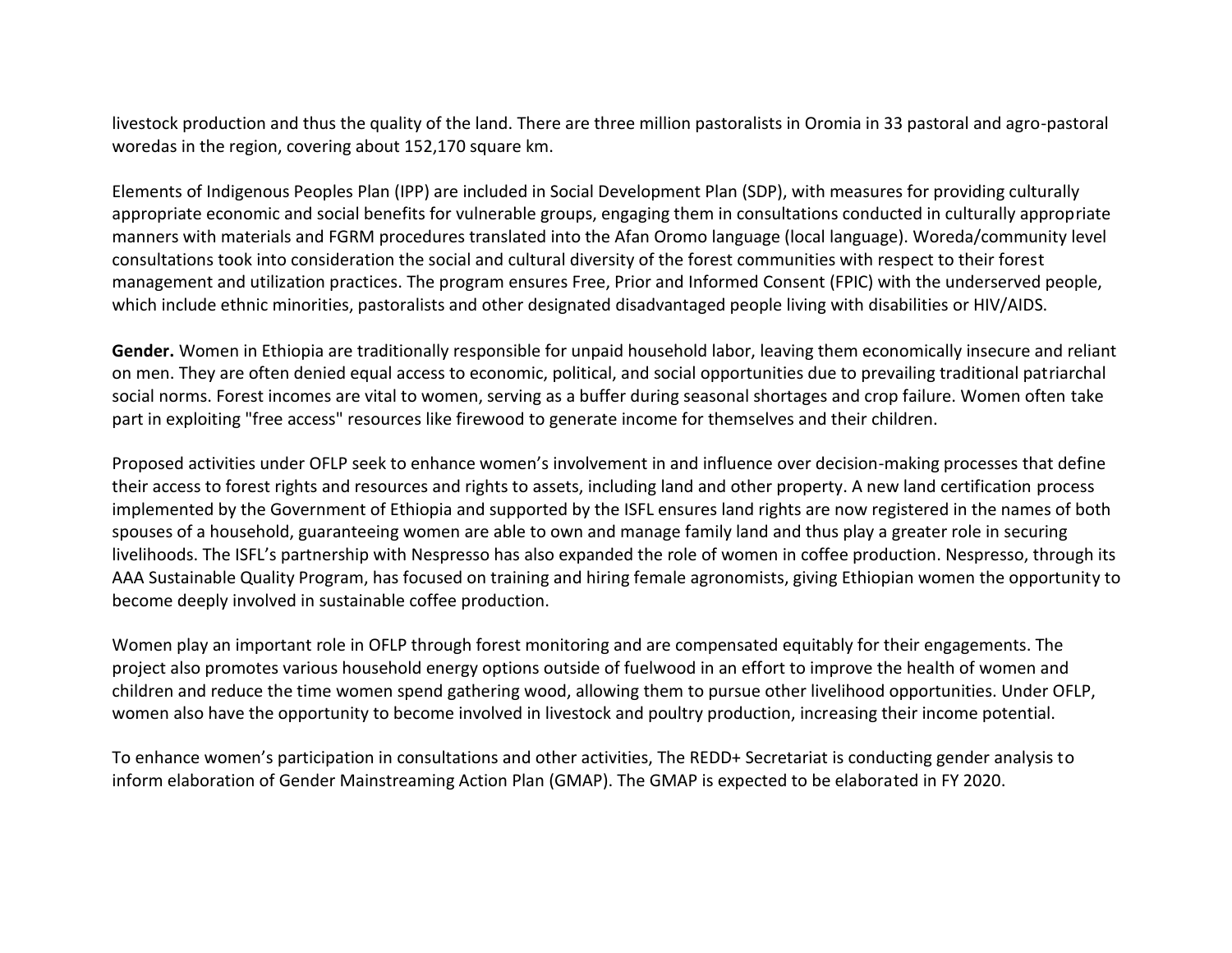Results Framework for OFLP has one higher-level indicator on direct beneficiaries and three intermediate indicators disaggregated by gender: forest users trained, land users adopting sustainable land management practices as a result of the project, and beneficiaries that feel project investments reflected their needs.

**Stakeholder Engagement.** Awareness creation activities within the REDD+ programs in Ethiopia have been going on since January 2009. The Project focuses on increasing community engagement and participation in forest management and decision making through (a) increasing the capacity of forest-dependent communities to undertake community-led planning process; (b) increasing the capacity and responsiveness of regional and woreda administrations to respond to citizen demand; and (c) supporting channels where citizens and various levels of government can work together in the context of implementation and monitoring of communityled forest management. The Consultation and Participation Plan for undertaking consultations with communities, NGOs, communitybased organizations and different platforms operating in the jurisdiction has been developed in 2014 but needs to be updated.

OFLP relies on several vehicles for maintaining consultations and stakeholder engagement, the key vehicle being the REDD+ Information Exchange Network, which was established to engage with different stakeholders, share information, experiences and challenges.

Information on the REDD+ Information Exchange Network contact details could be obtained from Yitebitu Moges Abebe (PhD), National REDD+ Coordinator.

Contact: P O Box 12760, Addis Ababa, Ethiopia Tel.: +251-912-865584 E-mail: [yitebitumoges2004@yahoo.com](mailto:yitebitumoges2004@yahoo.com) or [yitebitumoges@yahoo.com](mailto:yitebitumoges@yahoo.com) Website:<https://theredddesk.org/countries/ethiopia>

**Feedback and Grievances Redress Mechanism.** The OFLP FGRM is built based on traditional and formal conflict resolution systems and envisages arbitration by appropriate local institutions such as local authorities or community leaders. The FGRM also makes use of the existing kebele, woreda, zonal and Regional Public Grievance Hearing Offices (PGHO). Where satisfactory solutions cannot be achieved at such levels, the aggrieved party may escalate the matter to the formal court. The OFLP has established 1,810 FGRM committees at kebele and woreda levels in 14 zones. These committees have 13,110 members (10,653 male and 2,457 female committee members).